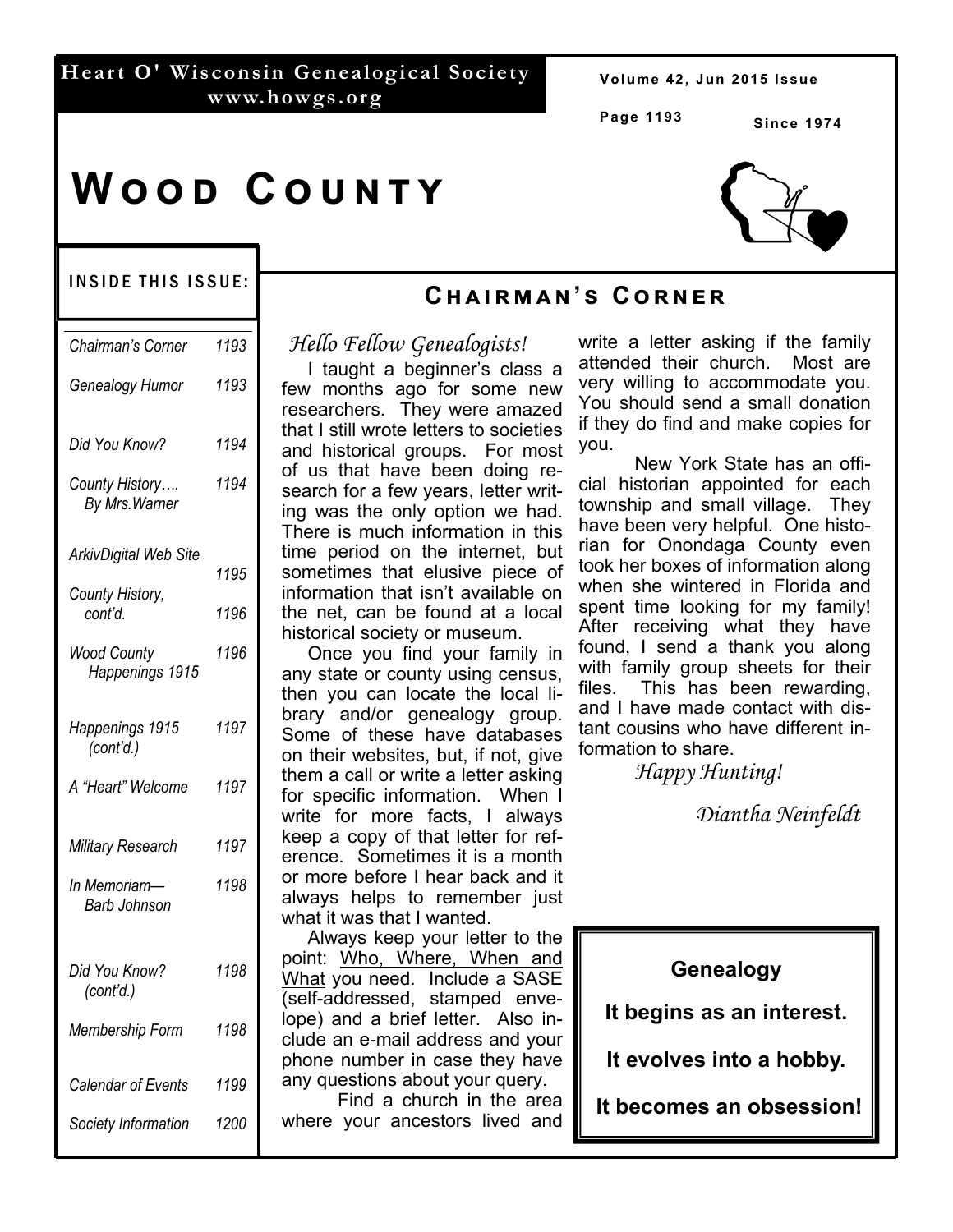# **DID YOU Kඖඟ?**

 The most misused SSN of all time was 078 -05-1120. In 1938, wallet manufacturer E. H. Ferree Company in Lockport, New York, decided to promote its product by showing how a Social Security card would fit into its wallets. A sample card, used for display purposes, was inserted in each wallet. Company Vice President and Treasurer Douglas Patterson thought it would be a clever idea to use the actual SSN of his secretary, Mrs. Hilda Schrader Whitcher.

 The wallet was sold by Woolworth and other department stores all over the country. Even though the card was only half the size of a real card, was printed all in red, and had the word "specimen" written across the face, many purchasers of the wallet adopted the SSN as their own.

 In the peak year of 1943, 5,755 people were using Hilda's number. SSA acted to eliminate the problem by voiding the number and publicizing that it was incorrect to use it. (Mrs. Whitcher was given a

*(Cont'd on Page 1198) (Cont'd from Page 1194)*  new number.) However, the number continued to

# $C$ **OUNTY HISTORY GIVEN IN PAPER BY MRS. WARNER**

*The following is continued from the March 22, 1927, Issue of the Wisconsin Rapids Daily Tribune. The first part of this article was in the March 2015 Wood County Roots.* 

 Many funny stories are told about Dick Shay. One day he turned his oxen out to graze. There were no fences in the country. He had put a bell on one of the oxen. The next morning he could not find the oxen. He could not find the oxen. looked a long time. Then he heard the bell on the other side of Mill Creek. He couldn't swim and the water was deeper than his height. That did not bother him. He walked across the stream under water, got his oxen, and came back the same way.

 Another time Dan was hauling bolts to what was then Doddville. His load tipped over near the Schmick place. He was pinned under the load and could not get out. He afterwards said, "I prayed to the Lord and I prayed to the Devil. Dan Parkhurst happened to come along, and he helped me more than either of them."

#### **Railroad in 1874**

 The St. Paul Railroad was built through Rudolph in 1874 but the first train was run through here a year later. A stage had been used for many years from New Lisbon to Wisconsin Rapids.

 Mrs. Ed Warner has a diary written by Mr. Hecox. In it he wrote that he enlisted in the Beaver Dam Rifles, June 5, 1861. He returned to Beaver Dam June 7, 1864, and changed cars for New London. He wrote, "I arrived in New Lisbon about 5 p.m. and finding no conveyance until morning by stage, I concluded to go on afoot to the Rapids. I made arrangements with T. Bacon to tote up my knapsack. Started for Necedah at half past five arriving at Necedah at 9:30 p.m. Stayed in Necedah overnight. After breakfast started for Grand Rapids. Rain fell most of the forenoon. Arrived at Searls at 9 a.m. Got my wound dressed. Arrived at the Piney house at 11:30 a.m. Took dinner and rested two hours, then travelled on. Stage overtook me before arriving at Widow Morgan's. Rode into Grand Rapids. Paid thirty cents. Stayed overnight with O. Garrison. The next morning I got my wound dressed by Dr. Witter. Mr. Butler volunteered to take me home in his buggy."

 Later on he mentioned seeing J. H. Larry, W. H. Whitman, Mrs. Harkness, Joseph Livernash, Mr. Brake, Mr. Clark, Eli Taylor, Dan Parkhurst, Pat Rouhan, Mr. Herschleb, and Dan Rezin. He wrote, "They all seemed glad to see me, even the dog."

 It took him from 5 p.m. June 7 until the evening of June 8 to go from New Lisbon to Grand Rapids. The same distance can be travelled now in about three hours by train.

*(Cont'd on Page 1196) (Cont'd from page 1194)* 

 His notations in his diary the following spring are of interest. "Started gathering sap March 6. Began making garden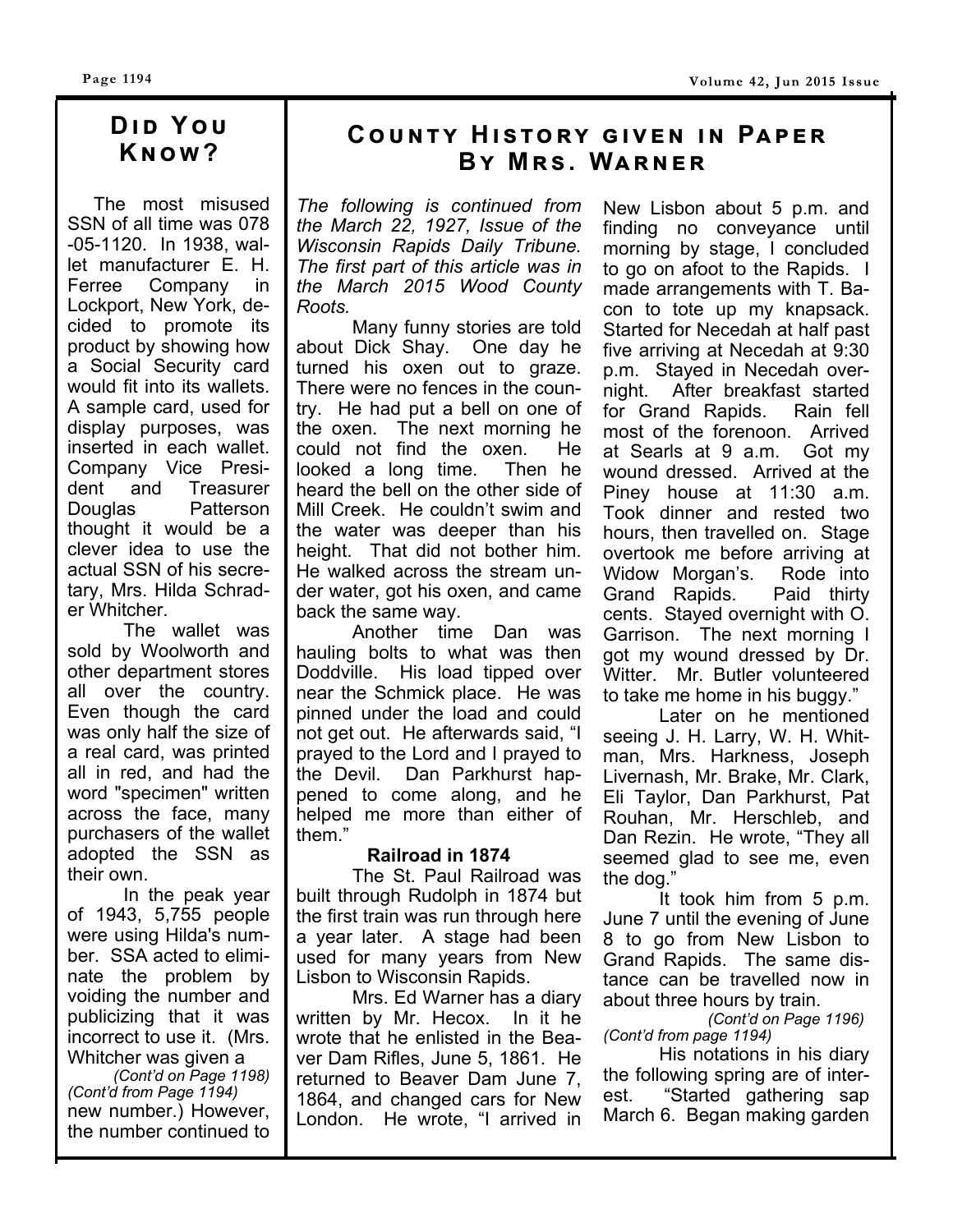When I was at Gene-A-Rama this year I had the chance to learn more about ArkivDigital and what they have to offer. I had never heard of this site before. The website is http://arkivdigital.net. If you are doing Swedish research, this site is a must see. You can take a trial subscription or jump into a short- or long-term subscription.

 WSGS also had a webinar on ArkivDigital in January of 2015 which explains how to use the site. I found this to be very helpful in navigating the site. If you are a member of WSGS, this is one of the benefits of your membership. You can watch this webinar at any time.

 Depending on where in Sweden your family lived, you might be able to find digital records dating back to the early 1700s. This site has helped me locate my great-great grandparents' birth, marriage, and death records and census-type records (household records is the Swedish term). I have not yet dove into the military records but have found the estate records very helpful. The estate records are the records of who inherits the property of a family member. In the estate records, it give names and sometimes addresses (might only be country, district or parish) of where they are living at the time of the death.

 When I started, I had only my Great Grandfather Andrew Magnus Carlson's date of birth (November 25, 1857) and the birth location in Sweden (Oppeby Ostergotland). With this information, I was able to locate his birth record and obtain his parents' names. In the Swedish tradition, the last name of a male Carlson means Carl's son and a female's surname would be Carlsdotter (Carl's dotter). I learned that my Great-Great Grandfather and Grandmother were Carl Magnus Dragg and Anna Lena Nilsdotter. Looking on either side of 1857, I discovered siblings that I didn't know existed. With this knowledge, I have now been able to find family that lives in Iowa and that Anna Lena Dragg (Carlson) is buried in Iowa (I am still looking for the exact loca-

tion). Anna came to the USA before the 1900s and I could find no record of Carl Magnus Dragg. After looking at the household records and the congregation records, I was able to learn that he died in 1866.

 What was a stone wall for me in my research (not being able to go to Sweden) has now become a flood of information that I am trying to absorb. You might be thinking if Swedish records are in Swedish, how am I going to be able to read them? I have learned a few key terms that have helped me greatly. There are several dots that are above some letters that my computer will not put in. They also have more than 26 letters in their alphabet. I have no idea how you might pronounce them. Don't panic when you see them.

Death = dod, Dodsfall, forstorelse

Unmarried Single= Ogift

 Married = gift, arktenskap, giftemal, brollop, vigsel forening

 Birth = fodelse, nativitet fodels frekvens, ursprung, bord

- Month = Manad
- $Day = dag$
- Year = ar
- $Aae = alder$
- Cause of death = Dodsorsak
- Dr. = hired hand (not doctor)

 When you are exploring a website with digital records on them, do yourself a favor and save the images as pdfs (for documents), jpegs (mainly for photographs), or other image files, and make a hard copy for your files.

 Hope this will give someone else a key to a door that has been closed in your research.

> Happy Hunting Tina Krummel

*Thanks, Tina, for this review. Have you come across a neat web site? Let me know. The Editor*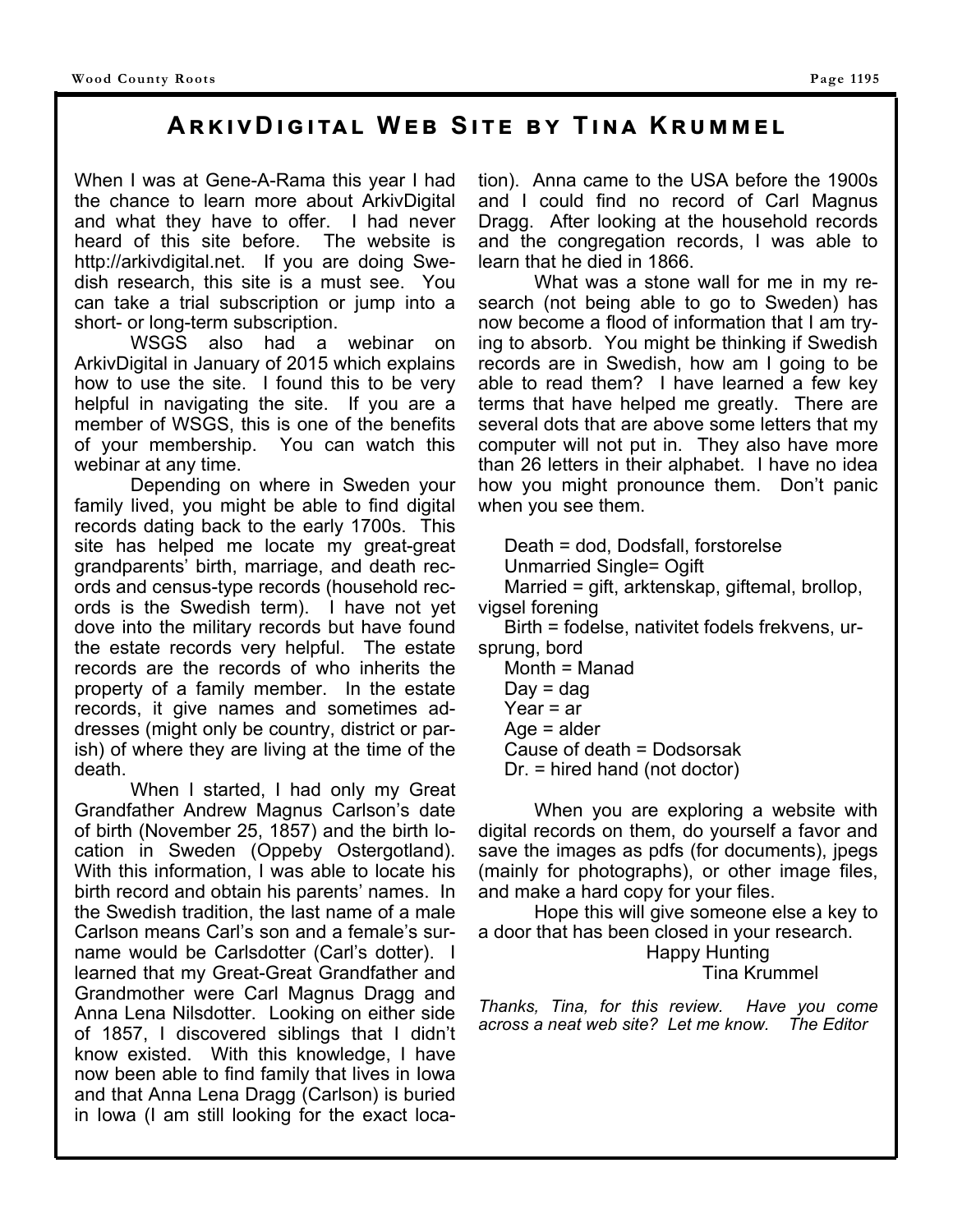# $C$  OUNTY HISTORY, CONT'D.

April 18. April 25 sowed peas and cabbage. Apr 26 sowed black seed onions and put out onion sets. April 27 sowed oats. May 9 planted early potatoes. May 23 planted corn. Had green peas and new potatoes on Jul 14 dinner."

 In those days it seemed to be popular to sow the gardens before the field crops.

*And that concludes this article of some early county history as told by Mrs. Warner. This article is accompanied by a photograph. The caption under the photo reads as follows:* 

Rudolph, Wis., was named for F. Rudolph Hecox, the first white boy born in that township. He is shown in this picture with his mother and two sisters. His father, long deceased was the first school teacher in Rudolph. Mr. Hecox is now residing in Yakima, Washington, many miles away from the township where he was reared to manhood.

*There is also a photograph of Anna Harkness Garrison. The caption under this photo reads as follows:* 

Anna Harkness Garrison was the first white girl born in the town of Rudolph. She is remembered by many of the old settlers of that section.

*If your ancestors lived in the Rudolph area, you may want to check the original article out in the Daily Tribune.* 



## **WOOD COUNTY HAPPENINGS**  $THE$  DAILY LEADER 19 JULY 1915

# **Mulcted for One Thousand**

#### **Married Man Pays Polish Girl \$1,000 For Being Fresh on Railroad Train**

A married man, a brakeman on one of the roads, recently paid \$1,000 to a Polish girl, working in one of the hotels of the city for something more than a flirtation on a late train from Nekoosa.

 There was not much doing here on July 5th and the landlady told the girl she had better celebrate by taking the day off, so she took the street car to Nekoosa and spent the day with her sister. She had such a good time that she missed the last street car up to Grand Rapids. So she took the excursion train home that arrived from Marshfield about 2 o'clock in the morning.

 When she boarded the train, there was nobody in the car. She went into another car and nobody was there and she thought the train was empty, but the conductor was in the front coach with a few belated people, and he apparently did not know she was on the train as he did not appear to take her ticket.

 The brakeman came along and began talking to her, and soon was flirting with her more than a married man should. Finally he made improper proposals to her and tried to get her to go into the baggage car with him.

 She was now thoroughly frightened and, when the train pulled into Port Edwards, she mistook the state for Grand Rapids and as the train slowed down she attempted to get off. But the train did not stop and the brakeman held her on. But when they reached the south side, the girl was sure they were leaving Grand Rapids and she broke away from the brakeman and jumped from the train. Fortunately, *(Cont'd on Page 1197)*

*(Cont'd from Page 1196)*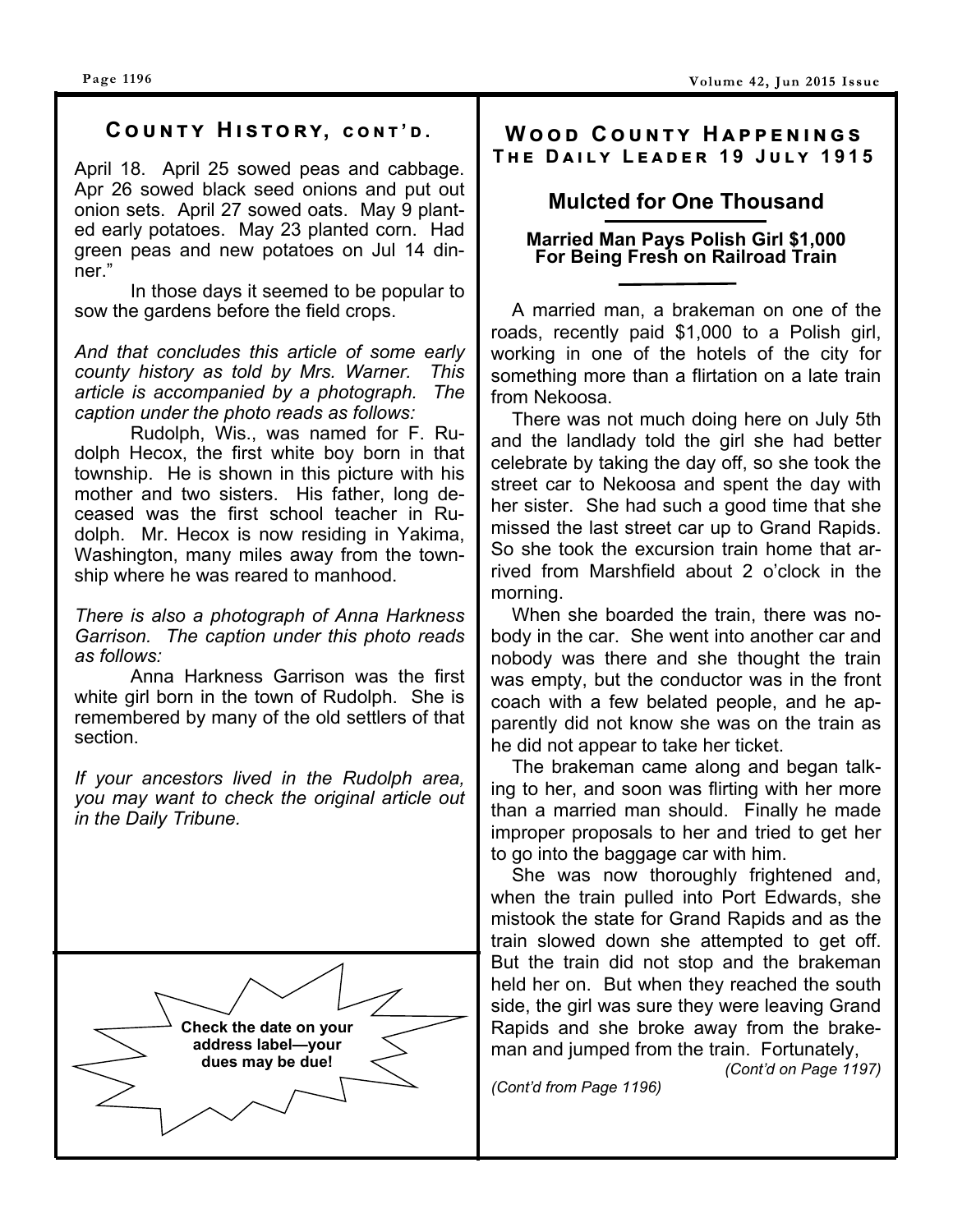### $H$  **A**  $P$  **P**  $E$  **N**  $I$  **N**  $G$  **S**, *cont'd.*

she was uninjured and struck out for nearby houses to find a place to stay all night which she soon succeeded in doing.

 The brakeman was thoroughly frightened when the girl jumped and stopped the train as soon as possible and went back to look for her, but she had been taken in before this so the train pulled on into Grand Rapids without her.

 The folks where she stayed told her she had a good case against the railroad company and suggested a lawyer in this city who would be a good man for her to consult.

 She saw the lawyer on Tuesday and he told her he would take the case for one-half of what he could get out of it and on Wednesday he paid her \$500 for her share of what the brakeman dug up, with the assistance of friends.

 The girl has a regular "steady" and her wedding outfit has been giving her considerable worry, and the date of the wedding has been put off several times on account of a shortage of funds. She has now stopped work and the wedding will occur shortly, thanks to the brakeman's freshness, who is a married man with a family and ought to have known better than to have dallied with an unsophisticated and lone female.

 The names of the parties are not given, because it would do more harm than good. The "brakey" has suffered enough already or will have suffered enough by the time he backs up that \$1,000.

*The above article was on the front page of the Daily Leader, Grand Rapids, Wis., Monday Afternoon, July 19, 1915.* 

# $A$  "HEART" WELCOME!

 A belated "Heart" welcome to Betty Pearson of Wisconsin Rapids who joined our ranks in December of 2014. The December meeting was held at the paper museum and no formal meeting was held. Her e-mail address is taratar@charter.net. (Hmmm, do I detect a Gone with the Wind fan?) We have seen Betty at most of our meetings since she joined. Thanks, Betty, and welcome to our group!

 Don and Judy Pelot of Wisconsin Rapids joined our midst at the March meeting. Their e-mail address is djpelot@tds.net. Judy is using Family Tree Maker as her genealogy software and may need some guidance on that; we are here to help, so ask away, Judy. Welcome, Don and Judy!

 Also joining in March via the U.S. mail is Virginia Hernandez from Waukesha, WI. She requested some help contacting some known relatives in the Rudolph area, and we were able to help her out there. Mary Moss, our research guru, also gathered some other information for her. Welcome, Virginia!

 Recently, Lizabeth Swann of Puyallup, Washington, joined our group via our web site. Lizabeth said she is researching the family of Jean Baptiste Richards (sometime spelled without the "s" on the end). Welcome, Lizabeth!

 A good way for the new members to let us know what you're researching is to submit a bio of yourselves, including how you got started in genealogy, along with your ancestor information. You could also write up your brick wall for the newsletter! Welcome, everyone to our Society! *The Editor* 

# **MILITARY RESEARCH!**

 At the Family History Library seminar in May, a lot of good information was shared with the attendees. I will cover some of the highlights in this and forthcoming newsletters. A good military web site is www.militaryrecords.com. It provides links to

online military indexes and records for USA research. From the home page, select a war and off you go! This listing also lets you know if it is a free or a "pay" site. Be sure to take a look at this for those elusive military records. *The Editor*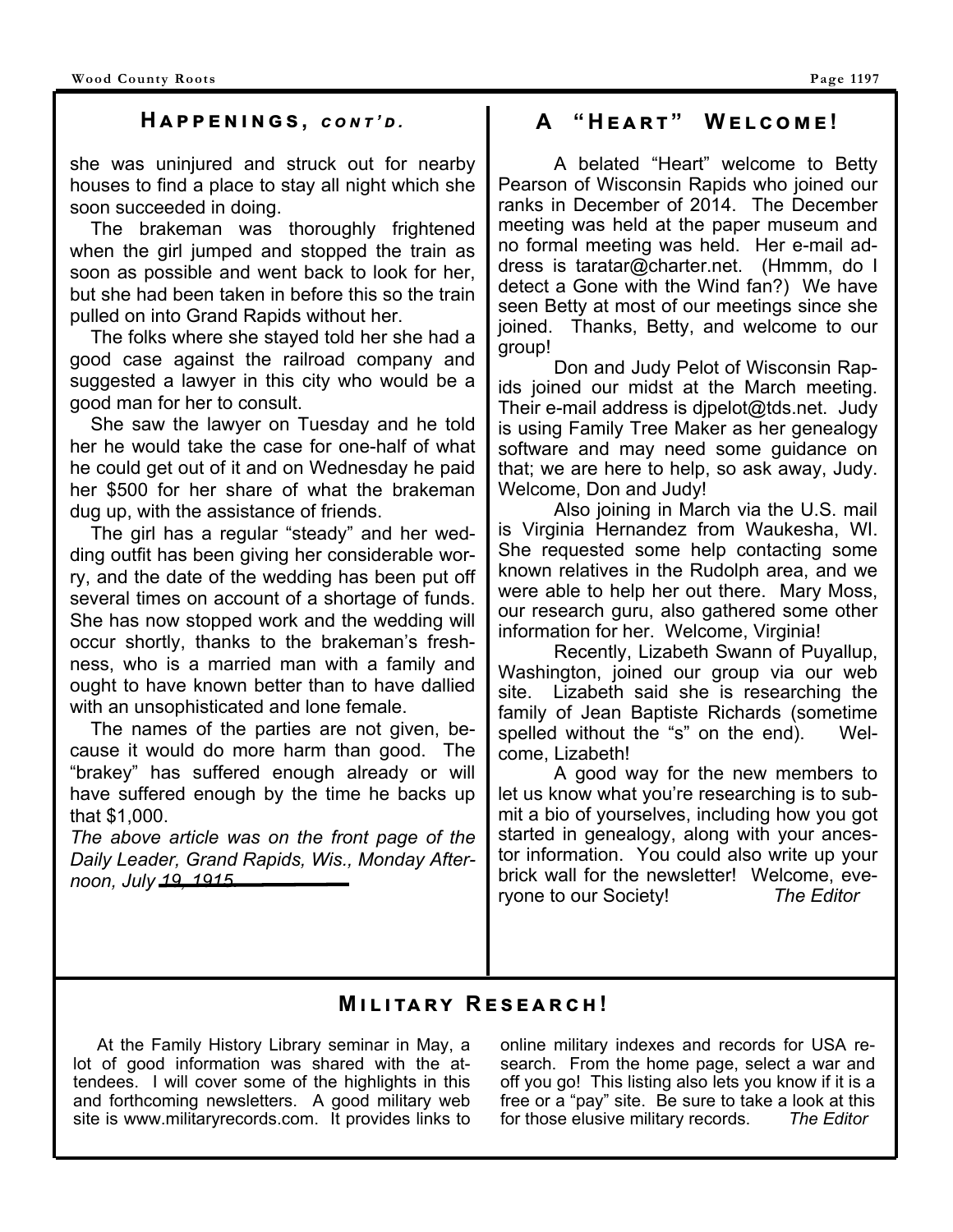# IN MEMORIAM—BARB JOHNSON

 It is with sadness that we report the death of another of our long-time members. Barb Johnson passed away April 4, 2015. She was born in Wisconsin Rapids to Earl & Elsie Ainsworth. She married Carl Johnson in 1963 in Long Beach, California. He passed away in 2010.

 Barb is survived by her son Carl and his wife Ruby, two grandchildren, one sister, and a brother. Besides her husband, she was preceded in death by her parents.

 The above information from the local newspaper doesn't begin to tell us about Barb. She joined our society in 1984 and jumped right into volunteering on some ongoing projects. She assisted two of our long-time members

index the Civil War soldiers in Wood County. She then helped on the Wood County Newspaper (pre-1908) Indexing Committee. Later, Barb located some of the old newspapers that somehow had "gone missing" and indexed those.

 Even though Barb dealt with physical restrictions, she did not let that hold her back from her genealogy research, from helping others with theirs, and from volunteering on various projects for the society.

We'll miss you, Barb.

# **Dඑ ඌ Y ඝ Kඖඟ?**

be used for many years. In all, over 40,000 people reported this as their SSN. As late as 1977, 12 people were found to still be using the SSN "issued by Woolworth."

 Above is the card that started all the fuss! *The above article is from the* 



*Social Security website, http:// www.ssa.gov/history/ssn/ misused.html. The Editor* 

| <b>MEMBERSHIP FORM</b>                            |  |  |  |  |
|---------------------------------------------------|--|--|--|--|
| DETACH AND MAIL WITH A CHECK FOR \$15 PAYABLE TO: |  |  |  |  |
| HEART O' WISCONSIN GENEALOGICAL SOCIETY           |  |  |  |  |
| P.O. Box 1565                                     |  |  |  |  |
| WISCONSIN RAPIDS WI 54495-1565                    |  |  |  |  |

| Name:    |        |           |  |
|----------|--------|-----------|--|
| Address: |        |           |  |
| City:    | State: | Zip Code: |  |

Phone: (\_\_\_\_) \_\_\_\_\_\_\_\_\_\_\_\_\_\_\_\_\_\_\_\_\_\_\_\_\_\_ E-mail: \_\_\_\_\_\_\_\_\_\_\_\_\_\_\_\_\_\_\_\_\_\_\_\_\_\_\_\_\_\_\_\_\_\_\_\_\_\_\_\_

New members only: You may have one free surname search if you reside outside of Wood County, WI (a \$10 value).

Surname you would like researched:

The membership list is published once per year in the December newsletter. We ask that you give permission for us to publish your address, telephone number, and e-mail address by responding to the following questions. (Please clearly circle your answer; if no response is given, we will automatically publish): I wish to have the following published in the December newsletter: my address? Yes No; my phone number? Yes No; my e-mail address? Yes No

Members may submit one free query per year, which will be published in the Society's newsletter in order to contact others researching the same ancestors. It should be 50 words or less, not counting the name and address of the submitter. Members and non-members may submit additional queries at the rate of 10 cents per word.

Please enclose a self-addressed, stamped envelope if you want a membership card mailed to you. Thanks.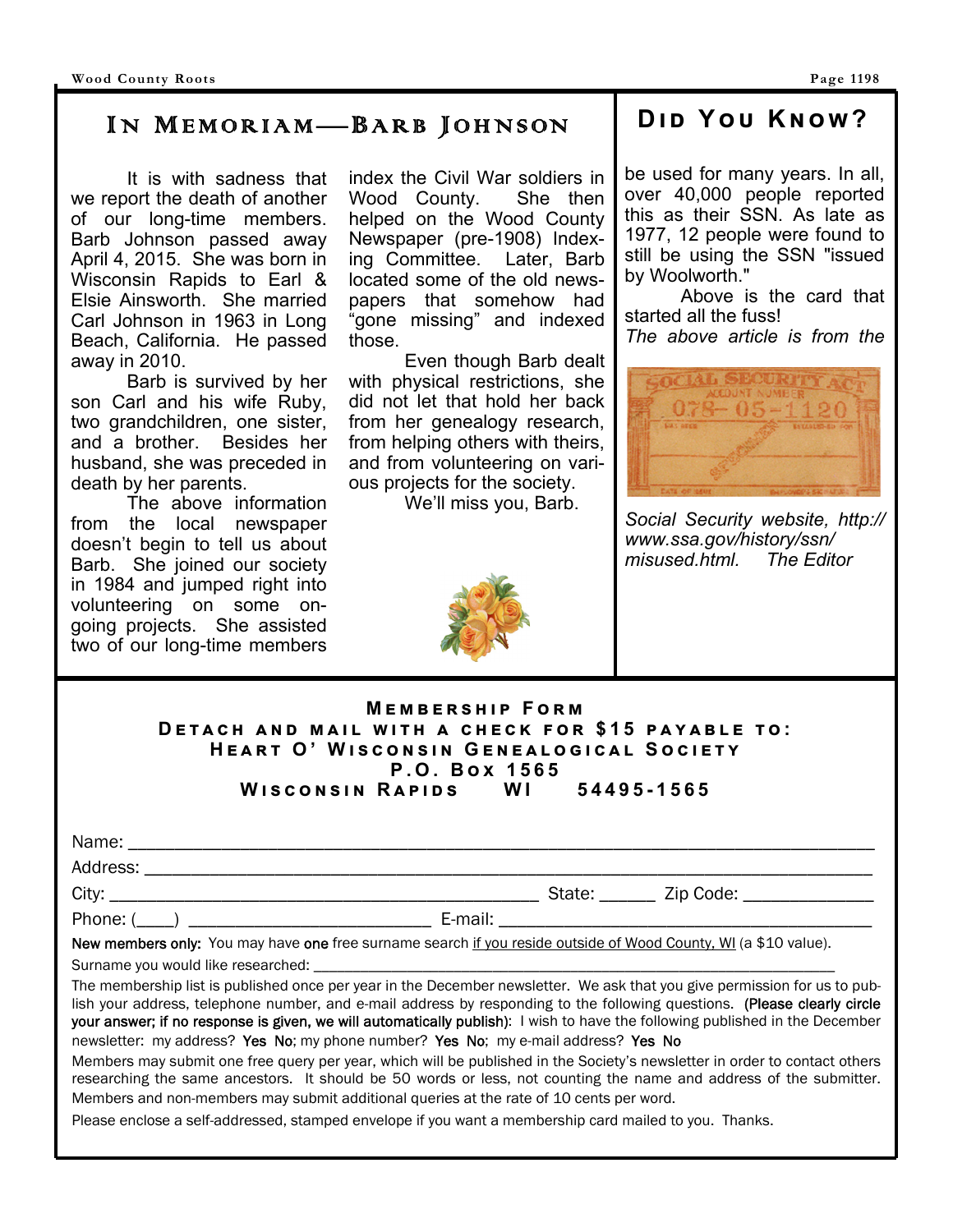#### **Page 1199**

# **CALENDAR OF EVENTS**

**9 Jun 2015 Heart O' Wisconsin Genealogical Society Annual Cemetery Walk.**  June is traditionally our annual "cemetery walk." Sue Alft will join us with maps and charts of St. John's Lutheran Church Cemetery in Kellner, WI. Bring a sack lunch (dessert and soda will be provided), a chair, an umbrella, bug spray, a camera, etc. The cemetery is located 1/2 mile east of the church whose address is 8020 South Park Road, in Kellner.

**11 Jul 2015 Seminar—Breaking Down Those German Brick Walls, German Interest Group—Wisconsin.** This event will be held at the Hamilton Auditorium at the UW/ Whitewater campus on Saturday, July 11, 2015. The topics covered include "Oh, Where are My Ancestors From?", "Understanding German Farm Names," "A Case Study Using Collaterals," and "Unraveling a Family Yarn." There is a discount if you register before July 1. Email me if you need a copy of the brochure e-mailed to you.

**8 Sep 2015 Heart O' Wisconsin Genealogical Society Meeting, 6:30 p.m., McMillan Memorial Library, Wisconsin Rapids, WI.** "What Did You Do Last Summer?" is the title of our program. More details to follow. Check our website at www.howgs.org.

**17-19 Sep 2015 FGS 2015 Regional Conference, Syracuse, New York.** Held in partnership with the New York State Family History Conference, the event kicks off with a Focus on Societies Day—a full day packed with sessions for society leaders, members, and those wanting to become more involved in societies. Go to www.fgs.org for more details and registration.

**16-17 Oct 2015 Fall Seminar 2015, Wisconsin State Genealogical Society.** This event will be held at the Hotel Marshfield in Marshfield, WI. The main event will be Saturday with a smaller, hands-on workshop session held on Friday. Details will be announced as they become available, or go to www.wsgs.org.

**8-9 Apr 2016 Wisconsin State Genealogical Society Gene-A-Rama.** This will be held at The Plaza Hotel & Suites, in Wausau, Wisconsin. More information coming soon. Stay tuned to www.wsgs.org.

**31 Aug-3 Sep 2016 FGS 2016 National Conference in Springfield, Illinois.** Celebrate FGS' 40th Anniversary as they return to the Land of Lincoln. Go to www.fgs.org for more information as it becomes available. Plan now to attend this nearby conference.

*If you're a member of WSGS, don't forget their very informative webinars which you, as a member, can access on their website at www.wsgs.org.*